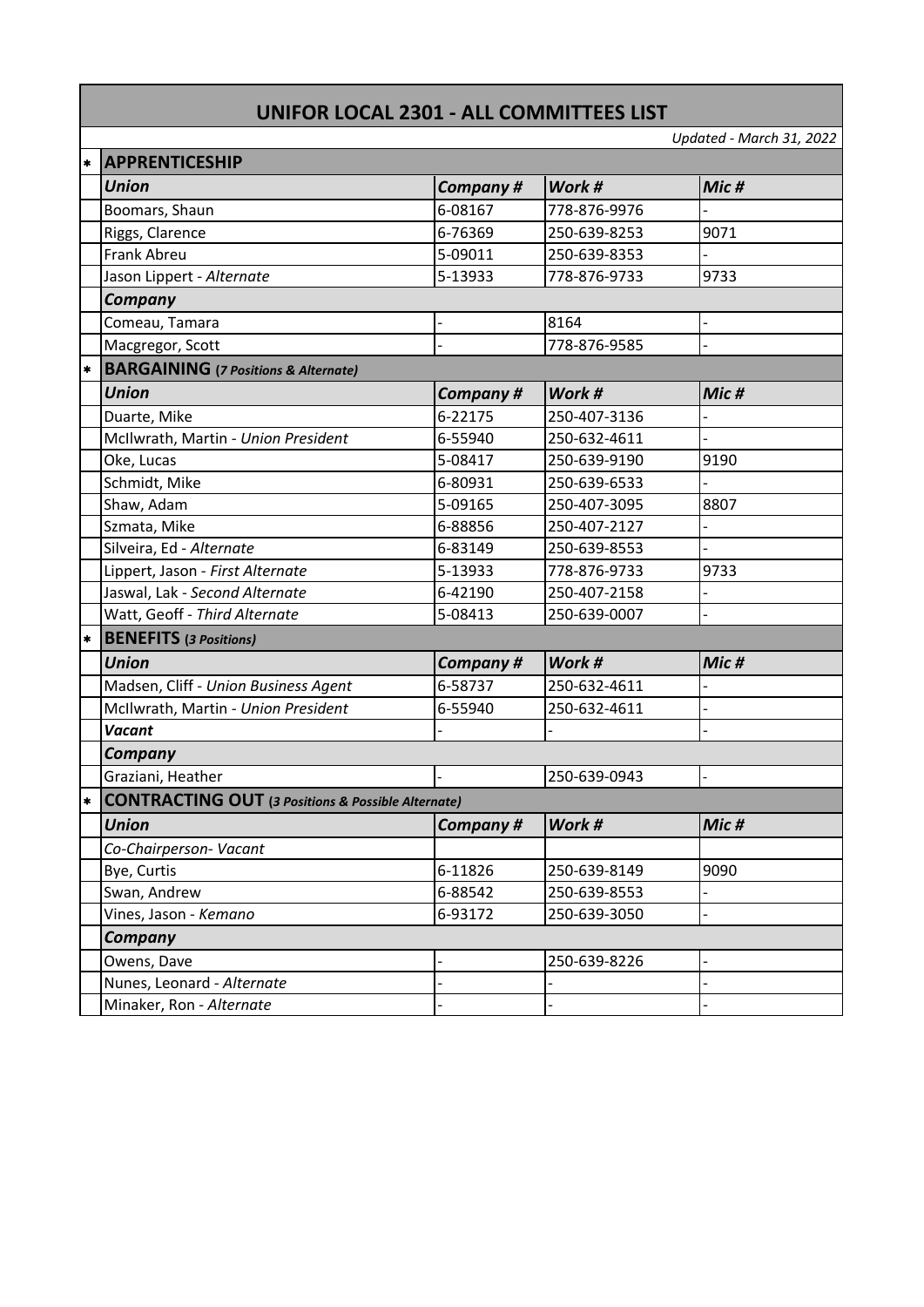|                      | <b>DEEP SNOW LABOUR SOCIETY (Unifor 2301 Executive Trustees)</b>       |                 |              |                  |  |  |
|----------------------|------------------------------------------------------------------------|-----------------|--------------|------------------|--|--|
|                      | <b>Union</b>                                                           | Company#        | Work #       | Mic <sub>#</sub> |  |  |
|                      | Lippert, Jason                                                         | 5-13933         | 778-876-9733 |                  |  |  |
|                      | Oke, Lucas                                                             | 5-08417         | 778-876-9190 |                  |  |  |
|                      | Riggs, Clarence                                                        | 6-76369         | 778-876-9071 |                  |  |  |
| $\pmb{\ast}$         | <b>EDUCATION COMMITTEE</b> (Unifor 2301 BA & Committee Chairs)         |                 |              |                  |  |  |
|                      | Madsen, Cliff - Chairperson - Business Agent                           | 6-58737         | 250-632-4611 |                  |  |  |
|                      | McLaren, Andrew - Shop Stewards                                        | 6-56846         | 250-639-8777 |                  |  |  |
|                      | Riggs, Clarence - Skilled Trades                                       | 6-76369         | 778-876-9071 |                  |  |  |
|                      | Casquilho, Danny - OHS&E                                               | 6-13467         | 778-876-9044 | 9044             |  |  |
|                      | <b>Member at Large - Vacant</b>                                        |                 |              |                  |  |  |
| $\ast$               | <b>EFAP</b> (4 Positions & Alternate (including 1 GC member for Union) |                 |              |                  |  |  |
|                      | <b>Union</b>                                                           | <b>Company#</b> | Work #       | Mic <sub>#</sub> |  |  |
|                      | Abreu, Ed - Union Vice President                                       | 6-00096         | 250-632-4611 |                  |  |  |
|                      | Adams, Jason - Chairperson                                             | 6-00241         | 250-639-8571 |                  |  |  |
|                      | Algor, Sydney - Female Representative                                  | 5-15004         |              |                  |  |  |
|                      | Morden, Jeremy                                                         | 5-10264         | 250-639-8473 |                  |  |  |
|                      | Szmata, Mike - Alternate                                               | 6-88856         | 250-407-2127 |                  |  |  |
|                      | Company                                                                |                 |              |                  |  |  |
|                      | Penney, Jayme                                                          |                 |              |                  |  |  |
|                      | Rice, Doug                                                             |                 |              |                  |  |  |
| $\ddot{\phantom{1}}$ | <b>ELECTIONS (Unifor 2301) (6 Positions)</b>                           |                 |              |                  |  |  |
|                      | <b>Union</b>                                                           | Company#        | Work #       | Mic <sub>#</sub> |  |  |
|                      | Metz, Darcy                                                            | 6-62111         | 250-639-8422 |                  |  |  |
|                      | Correia, Ron                                                           | 6-16769         | 250-632-2226 |                  |  |  |
|                      | Papish, Roger                                                          | 6-69418         | 250-639-0035 |                  |  |  |
|                      | McGourty, Sean                                                         | 6-55653         | 250-639-8456 |                  |  |  |
|                      | <b>Vacant</b>                                                          |                 |              |                  |  |  |
|                      | <b>Vacant</b>                                                          |                 |              |                  |  |  |
| $\ast$               | <b>ENVIRONMENT</b>                                                     |                 |              |                  |  |  |
|                      | <b>Union</b>                                                           | Company#        | Work #       | Mic#             |  |  |
|                      | Casquilho, Danny                                                       | 6-13467         | 778-876-9044 | 9044             |  |  |
|                      | Young, Marc - Union Safety Rep                                         | 6-99371         | 778-876-8411 |                  |  |  |
|                      | Co-Chairperson - Vacant                                                |                 |              |                  |  |  |
|                      | Company                                                                |                 |              |                  |  |  |
|                      | Edmond, Gabriel - Co-Chairperson                                       |                 | 250-639-8451 |                  |  |  |
|                      | <b>Vacant</b>                                                          |                 |              |                  |  |  |
| $\ast$               | <b>GRIEVANCE</b> (3 Positions + Alternate)                             |                 |              |                  |  |  |
|                      | <b>Union</b>                                                           | <b>Company#</b> | Work #       | Mic <sub>#</sub> |  |  |
|                      | Abreu, Ed - Union Vice President                                       | 6-00096         | 250-632-4611 |                  |  |  |
|                      | Boomars, Shaun                                                         | 6-08167         | 778-876-9976 |                  |  |  |
|                      | Silveira, Ed                                                           | 6-83149         | 250-639-8553 |                  |  |  |
|                      | Company                                                                |                 |              |                  |  |  |
|                      | Medeiros, Ashley                                                       |                 | 250-639-8698 |                  |  |  |
| $\ast$               | <b>HOSPITAL</b>                                                        |                 |              |                  |  |  |
|                      | <b>Union</b>                                                           | <b>Company#</b> | Work #       | Mic#             |  |  |
|                      | DeSilveira, John (Vancouver)                                           |                 |              |                  |  |  |
| $\pmb{*}$            | <b>HUMAN RIGHTS (3 Positions)</b>                                      |                 |              |                  |  |  |
|                      | <b>Union</b>                                                           | <b>Company#</b> | Work #       | Mic <sub>#</sub> |  |  |
|                      | Vacant - Co-Chair                                                      |                 |              |                  |  |  |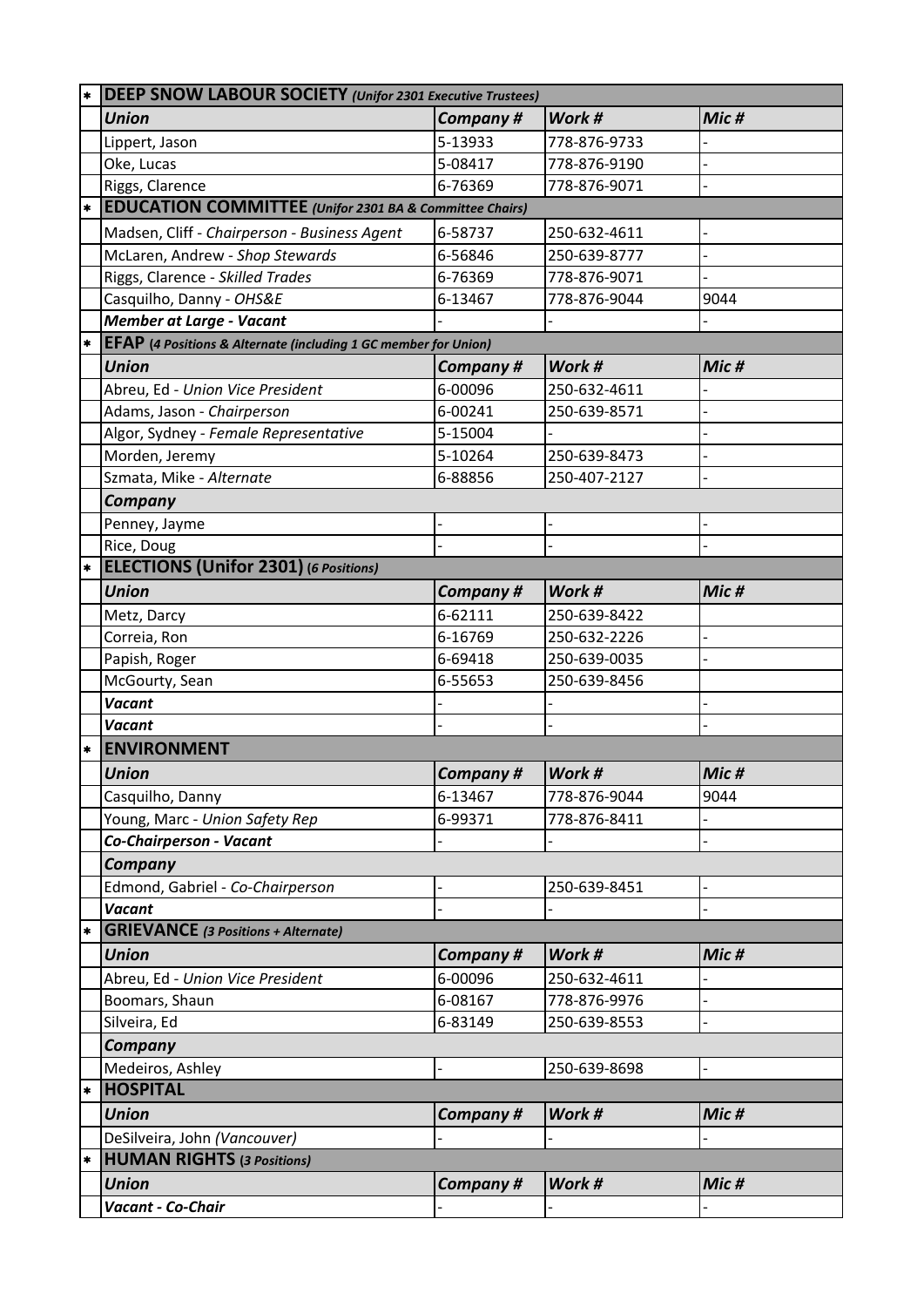|        | Bizarro, Rick                                                                                        | 6-07028                    | 250-639-1594 |                          |
|--------|------------------------------------------------------------------------------------------------------|----------------------------|--------------|--------------------------|
|        | Metz, Darcy                                                                                          | 6-62111                    | 250-639-8422 |                          |
|        | Tuton, Cole                                                                                          | 5-10417                    | 250-641-0375 |                          |
|        | Ciemniak, Robert                                                                                     | 6-14815                    |              |                          |
|        | Craft, Sarlat - Alternate                                                                            | 6-17242                    |              |                          |
|        | Company                                                                                              |                            |              |                          |
|        | Gabel, Patricia                                                                                      |                            | 250-639-8258 |                          |
| $\ast$ | HEALTH/HYGIENE/ERGONOMICS (Positions - 1 Union, 1 Company From Each Org.)                            |                            |              |                          |
|        | <b>Union</b>                                                                                         | Company#                   | Work #       | Mic <sub>#</sub>         |
|        | <b>Co-Chairperson- Vacant</b>                                                                        |                            |              |                          |
|        | Young, Marc - Union Safety Rep                                                                       | 6-80931                    | 778-876-8411 | 8411                     |
|        | Nuzzo, Tony - Org 6                                                                                  | 5-09098                    | 250-639-8597 | 9229                     |
|        | Org 8 - Vacant                                                                                       |                            |              |                          |
|        | Printz, John - Org 10                                                                                | 6-73645                    | 250-639-0982 |                          |
|        | Org 12 - Vacant                                                                                      |                            |              |                          |
|        | Casquilho, Danny - Org 13                                                                            | 6-13467                    | 778-876-9044 |                          |
|        | Gutierrez, Alan - Org 20                                                                             | 5-08412                    | 205-639-8363 | 9048                     |
|        | Company                                                                                              |                            |              |                          |
|        | Taylor, Laura                                                                                        |                            | 250-639-8619 | 8619                     |
|        | <b>Co-Chairperson- Vacant</b>                                                                        |                            |              |                          |
|        | Org 6 - Vacant                                                                                       |                            |              |                          |
|        | Org 10 - Vacant                                                                                      |                            |              |                          |
|        | Org 12 - Vacant                                                                                      |                            |              |                          |
|        | Org 13 - Vacant                                                                                      |                            |              |                          |
|        | Org 18 - Vacant                                                                                      |                            |              |                          |
|        |                                                                                                      |                            |              |                          |
|        |                                                                                                      |                            |              |                          |
| $\ast$ | Org 20 - Vacant                                                                                      |                            |              |                          |
|        | KEMANO CAMP (3 Positions 1 Exec; 1 Kemano B/D; 1 Kemano G/D & Possibly 2 Alternates)<br><b>Union</b> |                            | Work #       | Mic <sub>#</sub>         |
|        |                                                                                                      | Company#<br>5-08417        | 778-876-9190 | 9190                     |
|        | Oke, Lucas                                                                                           | 6-22175                    | 250-407-3136 |                          |
|        | Duarte, Mike - Alternate                                                                             | 5-14964                    | 250-639-3047 | 250-407-2332             |
|        | Cookman, Abraam (G/D)                                                                                | 6-59921                    | 250-639-3030 |                          |
|        | Marfitt, Jason (B/D)<br>Vines, Jason (B/D) - Alternate                                               | 6-93172                    | 250-639-3050 |                          |
|        | Moretti, Rick (G/D) - Alternate                                                                      | 6-63988                    |              |                          |
|        |                                                                                                      |                            |              |                          |
|        | Company<br><b>Vacant</b>                                                                             |                            |              |                          |
|        | <b>Vacant</b>                                                                                        |                            |              |                          |
| $\ast$ | <b>KKOHS&amp;E</b> (9 Positions)                                                                     |                            |              |                          |
|        | <b>Union</b>                                                                                         |                            | Work #       | Mic <sub>#</sub>         |
|        |                                                                                                      | <b>Company#</b><br>6-13467 | 778-876-9044 | 9044                     |
|        | Danny Casquilho - Co-Chairperson                                                                     | 6-80931                    | 778-876-8411 | 8411                     |
|        | Young, Marc - Union Safety Rep<br>Lindstrom, Richard - Org 6                                         | 5-09040                    | 778-876-9164 |                          |
|        | Szmata, Mike - Org 8                                                                                 | 6-88856                    | 250-407-2127 |                          |
|        | Ruff, Russel - Org 10                                                                                | 5-14548                    | 250-639-4389 |                          |
|        | Guerreiro, Brandon - Org 12                                                                          | 5-09410                    | 250-407-2247 | $\overline{\phantom{a}}$ |
|        | Schmidt, Mike - Org 13 (North + South)                                                               | 6-80931                    | 250-639-6533 |                          |
|        | Org 20 (Kemano) - Vacant                                                                             |                            |              |                          |
|        | Lindstrom, Richard - Org 20 (Kitimat)                                                                | 5-09040                    | 778-876-9164 |                          |
|        | Company                                                                                              |                            |              |                          |
|        | Org 6 - Vacant                                                                                       |                            |              |                          |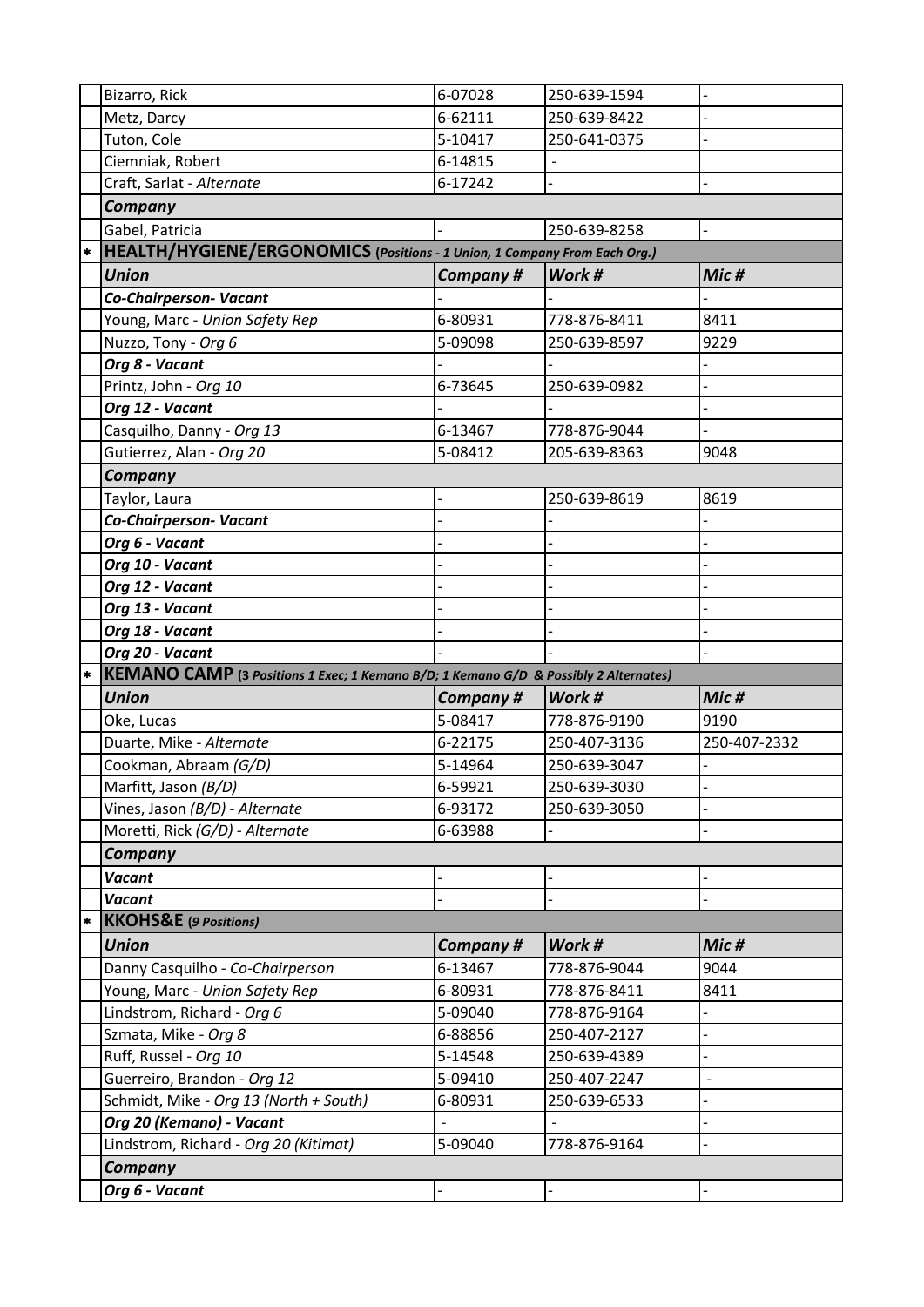|              | Taylor, Laura - Org 10                                       |                 | 250-639-8619 |                  |
|--------------|--------------------------------------------------------------|-----------------|--------------|------------------|
|              | Org 12 - Vacant                                              |                 |              |                  |
|              | Org 13 - Vacant                                              |                 |              |                  |
|              | Org 20 - Vacant                                              |                 |              |                  |
|              | Baruta, Evan - Kemano                                        |                 | 250-639-3152 |                  |
| $\ast$       | <b>MEDICAL PLACEMENT</b> (3 Positions & Possible Alternate)  |                 |              |                  |
|              | <b>Union</b>                                                 | Company#        | Work #       | Mic <sub>#</sub> |
|              | Bizarro, Rick                                                | 6-07028         | 250-639-1594 |                  |
|              | Printz, John                                                 | 6-73645         | 250-639-0982 |                  |
|              | Sandhu, Harry                                                | 6-79880         | 778-818-0222 |                  |
|              | Jaswal, Lak - Alternate                                      | 6-42190         | 250-407-2158 | 2158             |
|              | Alternate - Vacant                                           |                 |              |                  |
|              | Company                                                      |                 |              |                  |
|              | Arlt, Kerstin                                                |                 | 250-639-8641 |                  |
|              | <b>OHS&amp;E COUNCIL EXECUTIVE (4 Positions)</b>             |                 |              |                  |
|              | <b>Union</b>                                                 | Company#        | Work #       | Mic#             |
|              | Casquilho, Danny - Chairperson                               | 6-13467         | 778-876-9044 | 9044             |
|              | Szmata, Mike - Vice-Chairperson                              | 6-88856         | 250-407-2127 |                  |
|              | Schmidt, Mike - Recording Secretary                          | 6-80931         | 250-639-6533 | 6533             |
|              | Young, Marc - Union Safety Rep                               | 6-80931         | 250-639-8411 | 8411             |
| $\ast$       | <b>OHS&amp;E PROGRAM (3 Positions)</b>                       |                 |              |                  |
|              | <b>Union</b>                                                 | Company#        | Work #       | Mic <sub>#</sub> |
|              | Young, Marc - Union Safety Rep                               | 6-80931         | 250-639-8411 | 8411             |
|              | <b>Vacant</b>                                                |                 |              |                  |
|              | <b>Vacant</b>                                                |                 |              |                  |
|              |                                                              |                 |              |                  |
|              |                                                              |                 |              |                  |
|              | Company                                                      |                 |              |                  |
|              | <b>Vacant</b>                                                |                 |              |                  |
| $\pmb{\ast}$ | PERSONAL PROTECTION EQUIPMENT (PPE) COMMITTEE (12 Positions) |                 |              |                  |
|              | <b>Union</b>                                                 | <b>Company#</b> | Work #       | Mic <sub>#</sub> |
|              | Silveira, Ed - Org 8                                         | 6-75367         | 250-639-8581 |                  |
|              | Org 6 - Vacant                                               |                 |              |                  |
|              | Org 10 - Vacant                                              |                 |              |                  |
|              | Org 12 - Vacant                                              |                 |              |                  |
|              | Org 13 - Vacant                                              |                 |              |                  |
|              | Org 20 - Vacant                                              |                 |              |                  |
|              | Young, Marc - Union Safety Rep                               | 6-80931         | 778-876-8411 | 8411             |
|              | Company                                                      |                 |              |                  |
|              | Org 6 - Vacant                                               |                 |              |                  |
|              | Org 10 - Vacant                                              |                 |              |                  |
|              | Org 12 - Vacant                                              |                 |              |                  |
|              | Org 13 - Vacant                                              |                 |              |                  |
| $\ast$       | Somyurek, Alper                                              |                 | 250-639-8331 |                  |
|              | POLITICAL ACTION COMMITTEE                                   |                 |              |                  |
|              | <b>Union</b>                                                 | Company#        | Work #       | Mic <sub>#</sub> |
|              | Raj, Raymond                                                 | 6-83608         | 250-632-4006 |                  |
|              | Jaswal, Lak                                                  | 6-42190         | 250-407-2158 | 2158             |
| $\ast$       | <b>SHOP STEWARDS COUNCIL</b>                                 |                 |              |                  |
|              | <b>Union</b>                                                 | <b>Company#</b> | Work #       | Mic#             |
|              | McLaren, Andrew - Chairperson<br>Vice-Chairperson - Vacant   | 6-56846         | 250-639-8777 | 8777             |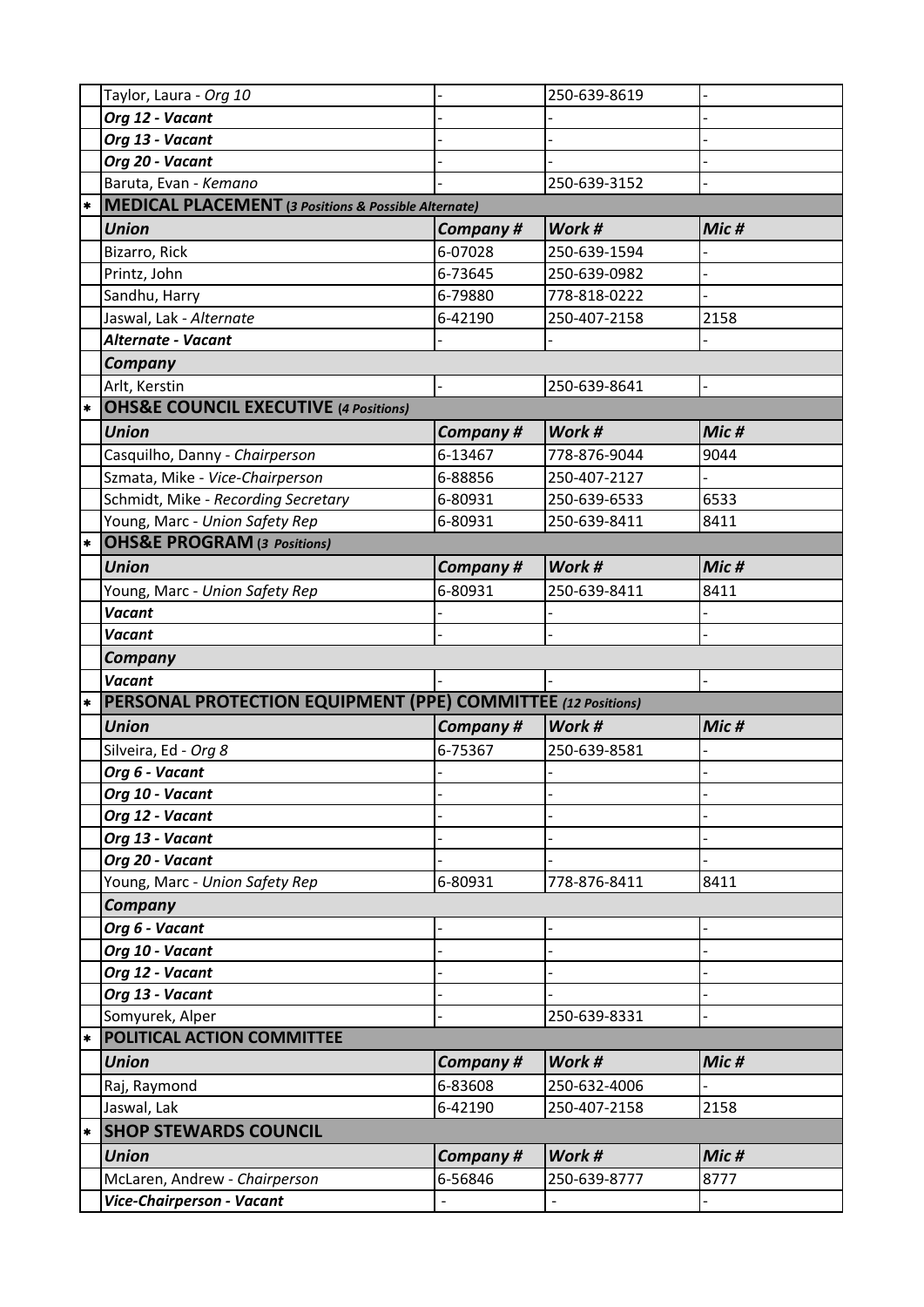|              | <b>Recording Secretary - Vacant</b>                                                 |                 |              |                  |  |
|--------------|-------------------------------------------------------------------------------------|-----------------|--------------|------------------|--|
| $\pmb{\ast}$ | <b>SKILLED TRADES COMMITTEE (3 Positions)</b>                                       |                 |              |                  |  |
|              | <b>Union</b>                                                                        | Company #       | Work #       | Mic <sub>#</sub> |  |
|              | Riggs, Clarence                                                                     | 6-76369         | 778-876-9071 | 9071             |  |
|              | Shaw, Adam                                                                          | 5-09165         | 250-407-3095 | 9895             |  |
|              | Greg Patterson - Alternate                                                          | 5-13805         | 250 407 2439 |                  |  |
|              | Company                                                                             |                 |              |                  |  |
|              | Danis, Dusty                                                                        |                 | 250-639-8372 |                  |  |
|              | Von Schleinitz, Aaron                                                               |                 |              |                  |  |
| $\ast$       | <b>SKILLED TRADES COUNCIL</b>                                                       |                 |              |                  |  |
|              | <b>Union</b>                                                                        | <b>Company#</b> | Work #       | Mic <sub>#</sub> |  |
|              | Riggs, Clarence - Chairperson                                                       | 6-76369         | 778-876-9071 | 9071             |  |
|              | Casquilho, Danny - Vice-Chairperson                                                 | 6-13467         | 778-876-9044 | 9044             |  |
|              | McLaren, Andrew - Recording Secretary                                               | 6-56846         | 250-639-8777 | 8777             |  |
|              | Watt, Geoff - Guide                                                                 | 5-08413         | 250-639-0007 |                  |  |
|              | Nunes, Donald - Sergeant-at-Arms                                                    | 6-67396         |              |                  |  |
|              | Vines, Jason - Kemano - Member-at-Large                                             | 6-93172         | 250-639-3050 |                  |  |
|              | <b>TRAINING TRUST FUND (3 Positions)</b>                                            |                 |              |                  |  |
|              | <b>Union</b>                                                                        | Company#        | Work #       | Mic <sub>#</sub> |  |
|              | Riggs, Clarence                                                                     | 6-76369         | 778-876-9071 | 9071             |  |
|              | Little, Justin                                                                      | 5-13117         | 250-639-8302 |                  |  |
|              | <b>Vacant</b>                                                                       |                 |              |                  |  |
|              | Oke, Lucas - Alternate                                                              | 5-08417         | 778-876-9190 |                  |  |
|              | Company                                                                             |                 |              |                  |  |
|              | Owens, Dave                                                                         |                 | 250-639-8226 |                  |  |
| $\pmb{\ast}$ | Singh, Aaron                                                                        |                 | 250-639-8407 |                  |  |
|              | <b>UNION SOCIAL EVENTS COMMITTEE</b>                                                |                 |              |                  |  |
|              | <b>Union</b>                                                                        | Company#        | Work #       | Mic <sub>#</sub> |  |
|              | Abreu, Ed - Union Vice President                                                    | 6-00096         | 250-632-4611 |                  |  |
|              | Madsen, Cliff - Union Business Agent                                                | 6-58737         | 250-632-4611 |                  |  |
|              | McIlwrath, Martin - Union President                                                 | $6 - 55940$     | 250-632-4611 |                  |  |
|              | <b>VEHICLE PEDESTRIAN SEPARATION</b> (Positions - 1 Union, 1 Company From Each Org) |                 |              |                  |  |
|              | <b>Union</b>                                                                        | Company#        | Work #       | Mic#             |  |
|              | Young, Marc - Union Safety Rep                                                      | 6-80931         | 778-876-8411 | 8411             |  |
|              | Org 6 - Vacant                                                                      |                 |              |                  |  |
|              | Org 8 - Vacant                                                                      |                 |              |                  |  |
|              | Org 10 - Vacant                                                                     |                 |              |                  |  |
|              | Org 12 - Vacant                                                                     |                 |              |                  |  |
|              | Org 13 - Vacant                                                                     |                 |              |                  |  |
|              | Org 18 - Vacant                                                                     |                 |              |                  |  |
|              | Org 20 - Vacant                                                                     |                 |              |                  |  |
|              | Company                                                                             |                 |              |                  |  |
|              | Org 6 - Vacant                                                                      |                 |              |                  |  |
|              | Org 10 - Vacant                                                                     |                 |              |                  |  |
|              | Org 12 - Vacant                                                                     |                 |              |                  |  |
|              | Org 13 - Vacant                                                                     |                 |              |                  |  |
|              | Kosarynski, John                                                                    |                 | 250-639-8326 |                  |  |
| $\ast$       | Cross, Taylor                                                                       |                 | 250-639-2617 |                  |  |
|              | <b>WOMEN'S (3 Positions)</b>                                                        |                 |              |                  |  |
|              | <b>Union</b>                                                                        | <b>Company#</b> | Work #       | Mic <sub>#</sub> |  |